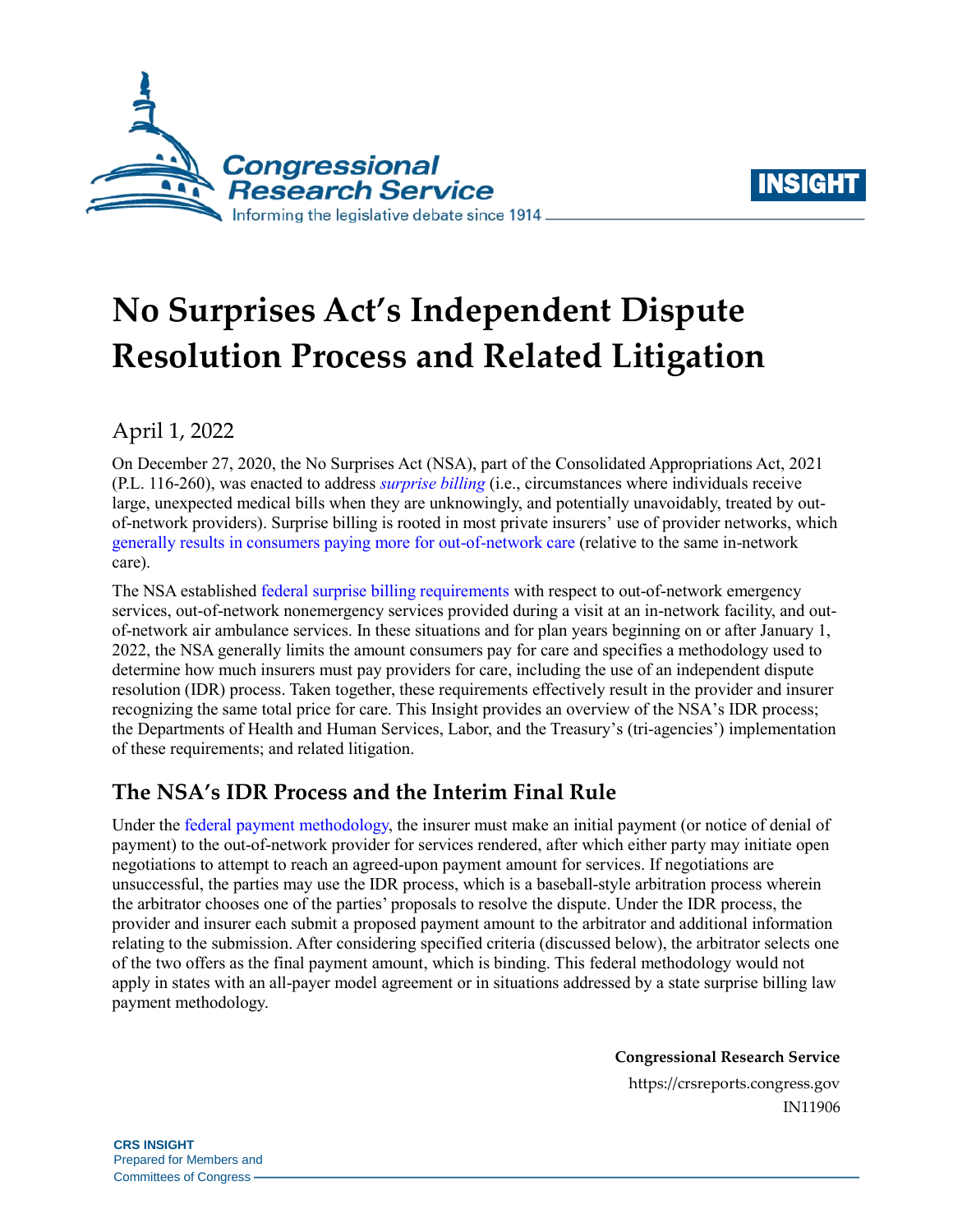On October 7, 2021, the tri-agencies established, among other things, the IDR process in [an interim final](https://www.federalregister.gov/documents/2021/10/07/2021-21441/requirements-related-to-surprise-billing-part-ii)  [rule](https://www.federalregister.gov/documents/2021/10/07/2021-21441/requirements-related-to-surprise-billing-part-ii) (IFR). The IFR specified how the arbitrator should consider the information submitted by providers and insurers when selecting a payment amount, the treatment of batched services, and arbiter certification and conflict of interest standards.

The October IFR built upon [a previous NSA-related](https://www.federalregister.gov/documents/2021/07/13/2021-14379/requirements-related-to-surprise-billing-part-i) IFR published by the tri-agencies on July 13, 2021. That IFR addressed, among other issues, NSA rules for determining the qualifying payment amount (QPA), which is [defined](http://uscode.house.gov/view.xhtml?req=(title:42%20section:300gg-111%20edition:prelim)%20OR%20(granuleid:USC-prelim-title42-section300gg-111)&f=treesort&edition=prelim&num=0&jumpTo=true) as an insurer's 2019 median in-network rate for a service, indexed for inflation.

#### **Litigation over the NSA's Provisions and the IFR**

One particular aspect of the October IFR, concerning how an arbitrator should select between the parties' proposals during the arbitration process, has been the subject of ongoing litigation. The NSA generally directs the arbitrator to consider (1) the QPA of the item or service and (2) five additional, specified circumstances, including the provider's level of training, experience, and quality and outcome measurements, in making this determination. (For air ambulance determinations, the NSA directs the arbitrator to consider a different set of additional circumstances.)

The IFR implemented these provisions by generally [directing](https://www.ecfr.gov/current/title-45/subtitle-A/subchapter-B/part-149/subpart-F/section-149.510) the arbitrator to "select the offer closest to the [QPA] unless [it] determines that credible information submitted by either party ... clearly demonstrates that the [QPA] is materially different from the appropriate out-of-network rate." The additional information that the parties may submit for consideration includes the five statutorily specified additional circumstances. In the IFR, the tri-agencies [explained](https://www.govinfo.gov/content/pkg/FR-2021-10-07/pdf/2021-21441.pdf#page=17) their view that this weighting toward the QPA was the best interpretation of the relevant provisions because the statutory text lists the QPA as the first factor, along with detailed rules for calculating the QPA, while the additional circumstances are described in a separate paragraph with limited guidance on their consideration and definitions.

Several providers and their trade associations filed at least [six](https://affordablecareactlitigation.com/no-surprises-act/) separate lawsuits to challenge this aspect of the IFR[. According](https://s3.documentcloud.org/documents/21273410/no-surprises-act-tma-v-hhs-summary-judgment.pdf#page=15) to the plaintiffs, the IFR directed arbitrators to consider the QPA as the presumptively appropriate payment amount and this presumption conflicts with the NSA's unambiguous statutory directive to consider all statutory factors in every case. In *Texas Medical Ass'n v. U.S. Department of Health & Human Services*, the U.S. District Court for the Northern District of Texas [agreed. According](https://s3.documentcloud.org/documents/21273410/no-surprises-act-tma-v-hhs-summary-judgment.pdf#page=17) to the court, nothing in the NSA "instructs arbitrators to weigh any one factor or circumstance more heavily than the others," nor does the law "impose a 'rebuttable presumption' that the offer closest to the QPA should be chosen." Instead, the court concluded that the NSA unambiguously instructs the arbitrator to select one of the two offers submitted by the parties after taking into account *all* statutory factors. The court also [concluded](https://s3.documentcloud.org/documents/21273410/no-surprises-act-tma-v-hhs-summary-judgment.pdf#page=21) that the IFR violated the Administrative Procedure Act's notice-and-comment rulemaking requirements.

Based on these conclusions, the district court, on February 23, 2022, [vacated](https://s3.documentcloud.org/documents/21273410/no-surprises-act-tma-v-hhs-summary-judgment.pdf#page=34) five portions of the IFR related to instructions to the arbitrator on how to select between the parties' offers, including related definitions and examples. On February 28, 2022, the tri-agencies [announced](https://www.cms.gov/files/document/memorandum-regarding-continuing-surprise-billing-protections-consumers.pdf) that, consistent with the court's order, the guidance documents based on or referring to the vacated portions of the IFR are withdrawn and will be revised with conforming updates.

All six NSA suits to date challenge these and other related portions of the IFR. Two of the pending suits also raise additional claims. One case [challenges](https://affordablecareactlitigation.files.wordpress.com/2021/11/aams-complaint-11-16-21.pdf#page=22) the July IFR on the methodology used to calculate the QPA for air ambulance services; these claims are subject to a pending motion for summary judgment before the district court. Another more recently filed case broadly [challenges](https://affordablecareactlitigation.files.wordpress.com/2022/01/haller-no-surprises-complaint-12-31.pdf#page=11) the NSA—including provisions that establish the IDR process and prohibit providers from sending [balance bills](https://crsreports.congress.gov/product/pdf/R/R46856#_Toc78274475) to patients as violating the Seventh Amendment, the Due Process Clause of the Fifth and Fourteenth Amendments, and the Fifth Amendment's Takings Clause.